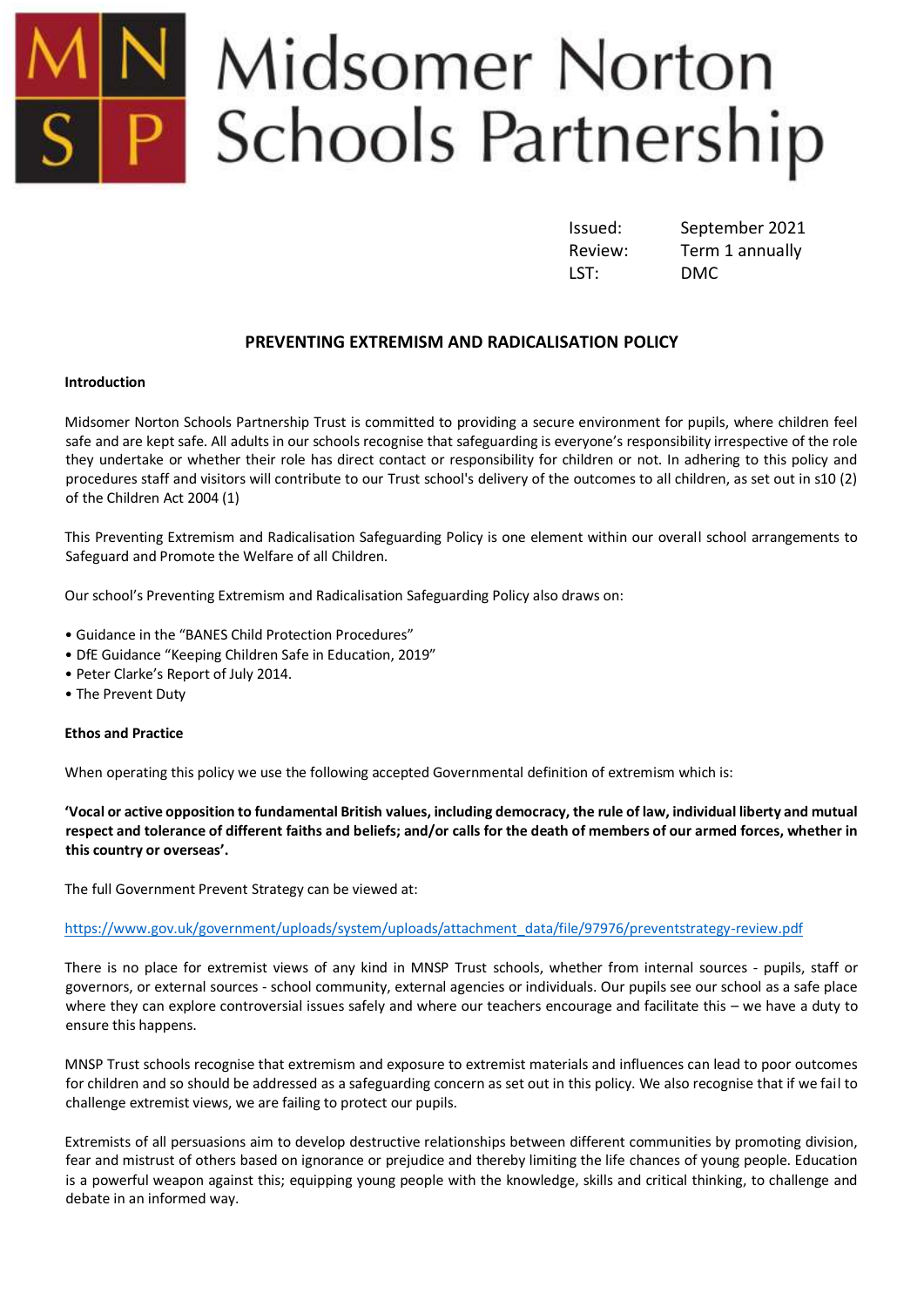We therefore will provide a broad and balanced curriculum, delivered by skilled professionals, so that our pupils are enriched, understand and become tolerant of difference and diversity and also to ensure that they thrive, feel valued and not marginalized.

We are also aware that young people can be exposed to extremist influences or prejudiced views from an early age which emanate from a variety of sources and media, including via the internet, and at times pupils may themselves reflect or display views that may be discriminatory, prejudiced or extremist, including using derogatory language.

Any prejudice, discrimination or extremist views, including derogatory language, displayed by pupils or staff will always be challenged and where appropriate dealt with in line with our Behaviour and Discipline Policy for pupils and the Code of Conduct for staff.

Where misconduct by a teacher is proven the matter will be referred to the Headteacher and the Local Governing Body to deal with. Misconduct by the Headteacher will be referred to the Executive Headteacher/CEO and Chair of the MNSP Trust.

As part of wider safeguarding responsibilities staff will be alert to:

- Disclosures by pupils of their exposure to the extremist actions, views or materials of others outside of school, such as in their homes or community groups, especially where pupils have not actively sought these out.
- Graffiti symbols, writing or art work promoting extremist messages or images
- Pupils accessing extremist material online, including through social networking sites
- Parental reports of changes in behaviour, friendship or actions and requests for assistance
- Partner schools, local authority services, and police reports of issues affecting pupils in other schools or settings
- Pupils voicing opinions drawn from extremist ideologies and narratives
- Use of extremist or 'hate' terms to exclude others or incite violence
- Intolerance of difference, whether secular or religious or, in line with our equalities policy, views based on, but not exclusive to, gender, disability, homophobia, race, colour or culture
- Attempts to impose extremist views or practices on others
- Anti-Western or Anti-British views

MNSP Schools will closely follow any locally agreed procedure as set out by BANES and/or our Local Safeguarding Children Board's agreed processes and criteria for safeguarding individuals vulnerable to extremism and radicalisation. In the event of concerns about a person becoming radicalised consideration will be given to using the LA Channel process. Channel is a bespoke panel which meets to address issues of individuals who have been identified as being at risk of radicalisation but have not committed any terrorism offence. The Channel Panel meets when a referral has been made and referrals can be made by anyone (the Designated Safeguard Lead or other CP officers within the school context). All staff will be made aware of the Channel Programme through online training on the Prevent Duty.

### **Teaching Approaches**

We will all strive to eradicate the myths and assumptions that can lead to some young people becoming alienated and disempowered, especially where the narrow approaches children may experience elsewhere may make it harder for them to challenge or question these radical influences. In our school this will be achieved by good teaching, primarily via PSHE and our emphasis on the 7 Character Strengths but also by adopting the methods outlined in the Government's guidance 'Teaching approaches that help build resilience to extremism among young people' DfE 2011.

We will ensure that all of our teaching approaches help our pupils build resilience to extremism and give pupils a positive sense of identity through the development of critical thinking skill. We will ensure that all of our staff are equipped to recognize extremism and are skilled and confident enough to challenge it.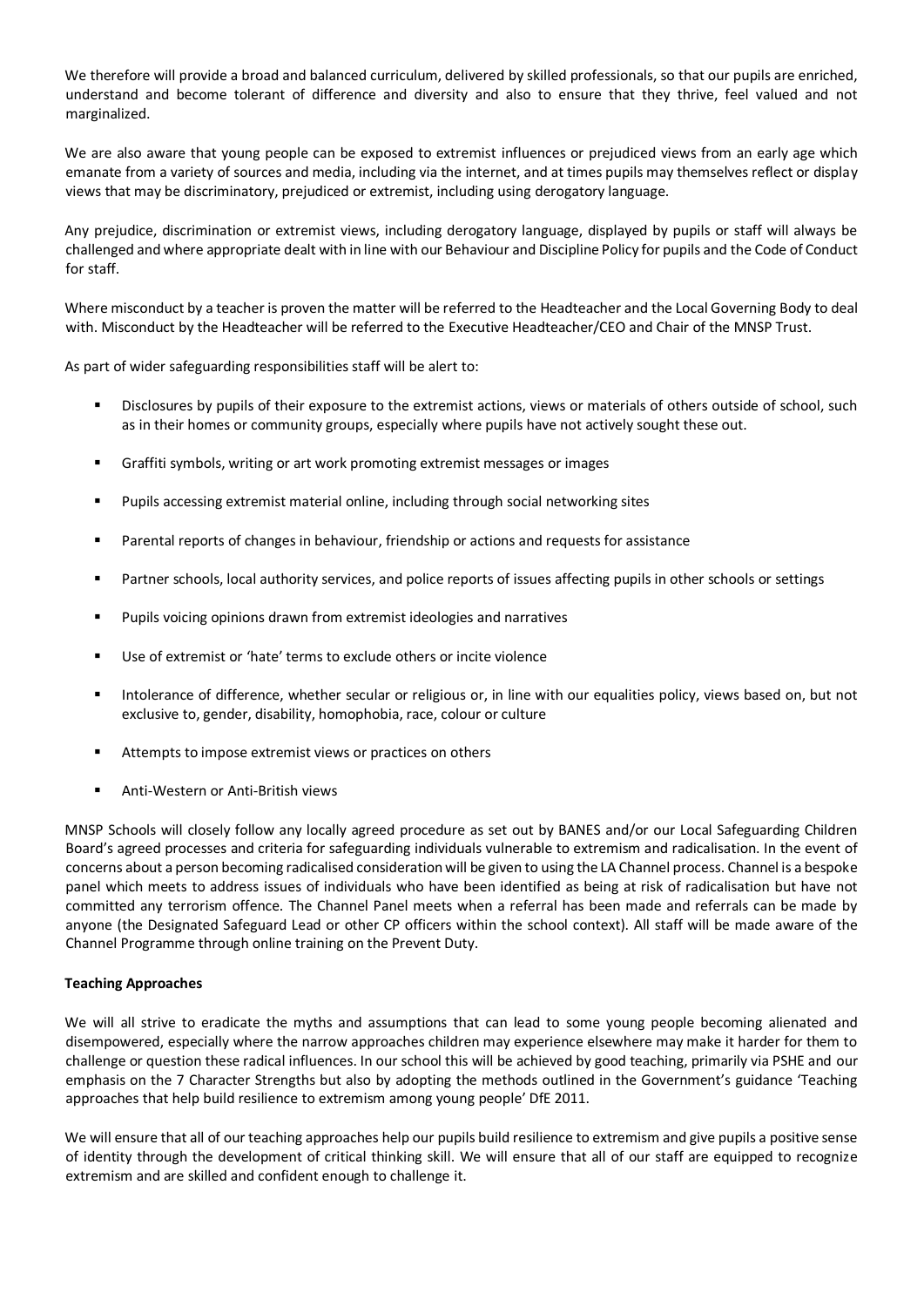We will be flexible enough to adapt our teaching approaches, as appropriate, so as to address specific issues so as to become even more relevant to the current issues of extremism and radicalisation. In doing so we will apply the 'key ingredients' for success as set out in the Table at Page 15 of that document, see Appendix A, and we will apply the methodologies set out in that document following the three broad categories of:

- Making a connection with young people through good [teaching] design and a pupil centred approach.
- Facilitating a 'safe space' for dialogue, and
- Equipping our pupils with the appropriate skills, knowledge, understanding and awareness for resilience.

Therefore this approach will be embedded within the ethos of our school so that pupils know and understand what safe and acceptable behaviour is in the context of extremism and radicalisation. This will work in conjunction with our schools approach to the spiritual, moral, social and cultural development of pupils as defined in Ofsted's School Inspection Handbook and will include the sound use of assemblies to help further promote this rounded development of our pupils. Our goal is to build mutual respect and understanding and to promote the use of dialogue not violence as a form of conflict resolution. We will achieve this by using a curriculum that includes:

- Robust PSHE/Tutor programmes
- Open discussion and debate
- Work on anti-violence and a restorative approach addressed throughout curriculum
- Focussed educational programmes in our Bridge facility
- Emotion Coaching

We will also work with local partners, families and communities in our efforts to ensure our school understands and embraces our local context and values in challenging extremist views and to assist in the broadening of our pupil's experiences and horizons. We will help support pupils who may be vulnerable to such influences as part of our wider safeguarding responsibilities and where we believe a pupil is being directly affected by extremist materials or influences we will ensure that that pupil is offered mentoring or other appropriate levels of support. Additionally in such instances our school will seek external support from the Local Authority and/or local partnership structures working to prevent extremism.

Trust schools we will promote the values of democracy, the rule of law, individual liberty, mutual respect and tolerance for those with different faiths and beliefs. We will teach and encourage pupils to respect one another and to respect and tolerate difference, especially those of a different faith or no faith. It is indeed our most fundamental responsibility to keep our pupils safe and prepare them for life in modern multi-cultural Britain and beyond.

# **Use of External Agencies and Speakers**

We encourage the use of external agencies or speakers to enrich the experiences of our pupils. We will ensure that we do not unwittingly use agencies that contradict each other with their messages or that are inconsistent with, or are in complete opposition to, the school's values and ethos. We must be aware that in some instances the work of external agencies may not directly be connected with the rest of the school curriculum so we need to ensure that this work is of benefit to all pupils. Our school will therefore assess the suitability and effectiveness of input from external agencies or individuals to ensure that:

- Any messages communicated to pupils are consistent with the ethos of the school and do not marginalise any communities, groups or individuals
- Any messages do not seek to glorify criminal activity or violent extremism or seek to radicalise pupils through extreme or narrow views of faith, religion or culture or other ideologies
- Activities are properly embedded in the curriculum and clearly mapped to schemes of work to avoid contradictory messages or duplication.
- Activities are matched to the needs of pupils
- Activities are carefully evaluated by schools to ensure that they are effective

We recognise, however, that the ethos of our Trust schools is to encourage pupils to understand opposing views and ideologies, appropriate to their age, understanding and abilities, and to be able to actively engage with them in informed debate, and we may use external agencies or speakers to facilitate and support this.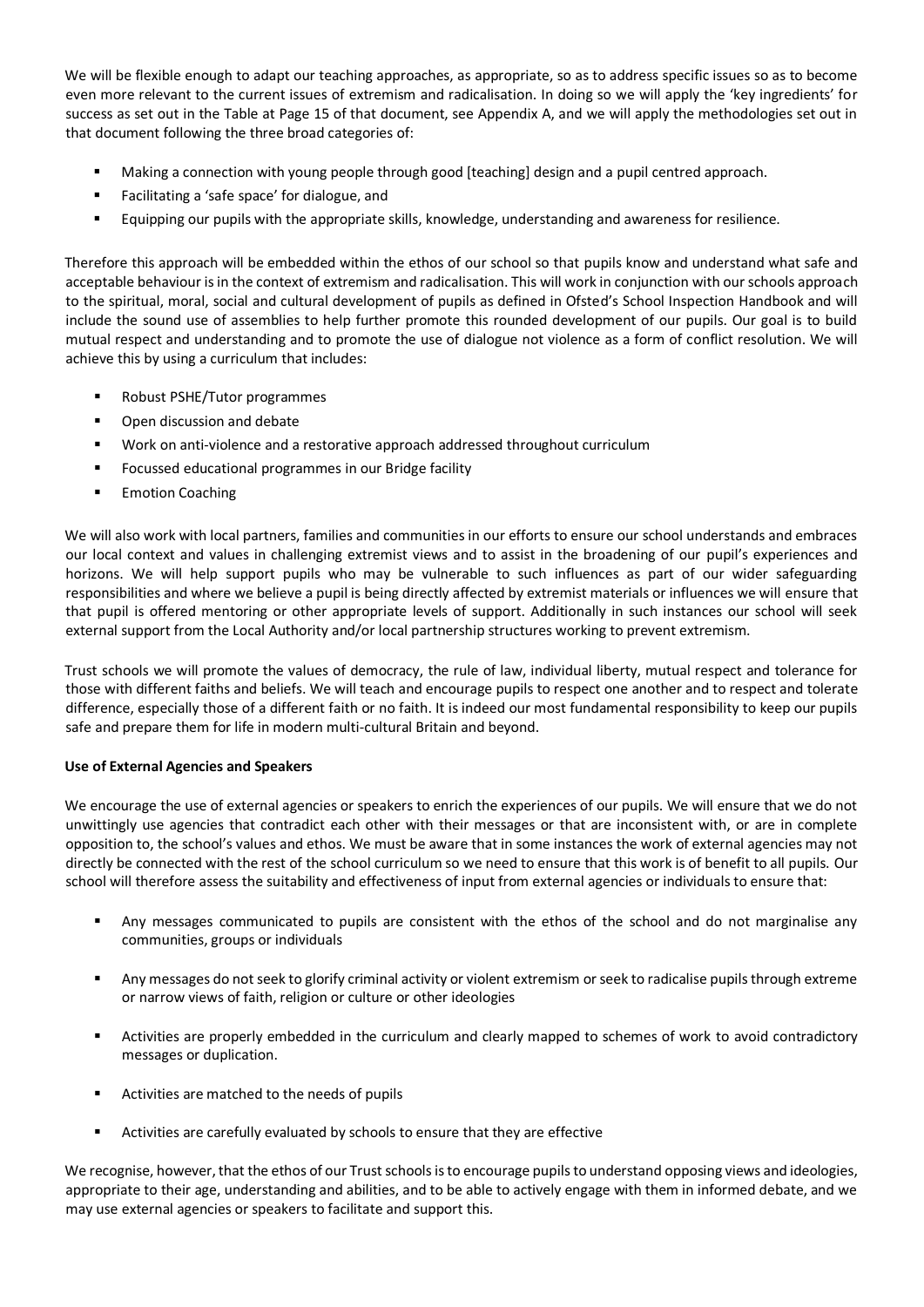By delivering a broad and balanced curriculum, augmented by the use of external sources where appropriate, we will strive to ensure our pupils recognise risk and build resilience to manage any such risk themselves where appropriate to their age and ability but also to help pupils develop the critical thinking skills needed to engage in informed debate.

### **Whistle Blowing**

Where there are concerns of extremism or radicalisation Pupils and Staff will be encouraged to make use of our internal systems to Whistle Blow or raise any issue in confidence. Please refer to School Whistle Blowing Policy.

### **Child Protection**

Please refer to our Child Protection & Safeguarding Policy for the full procedural framework on our Child Protection duties.

MNSP Trust staff will be alert to the fact that whilst Extremism and Radicalisation is broadly a safeguarding issue there may be some instances where a child or children may be at direct risk of harm or neglect. For example; this could be due to a child displaying risky behaviours in terms of the activities they are involved in or the groups they are associated with or staff may be aware of information about a child's family that may equally place a child at risk of harm. (These examples are for illustration and are not definitive or exhaustive)

Therefore all adults working at our Trust schools (including visiting staff, volunteers' contractors, and students on placement) are required to report instances where they believe a child may be at risk of harm or neglect to the Designated Safeguarding Lead (DSL) or Headteacher.

### **Role of the Designated Safeguarding Lead**

The Designated Safeguarding Lead works in line with the responsibilities as set out at Annex B of the DfE Guidance 'Keeping Children Safe in Education'.

The Designated Safeguarding Lead is the focus person and local 'expert' for school staff, and others, who may have concerns about an individual child's safety or well-being and is the first point of contact for external agencies

### **Training**

Whole school in-service training on Safeguarding and Child Protection will be organised for staff and governors at least every three years and will comply with the prevailing arrangements agreed by BANES and the Local Safeguarding Children Board and will, in part, include training on extremism and radicalisation and its safeguarding implications.

The Designated Safeguarding Lead will attend training courses as necessary and the appropriate inter-agency training organised by the Local Safeguarding Children Board at least every two years, again this will include training on extremism and radicalisation and its safeguarding implications. The DSL will attend the Working to Raise Awareness of Prevent (WRAP) training also.

### **Recruitment**

The arrangements for recruiting all staff, permanent and volunteers, to our Trust schools will follow LA guidance for safer recruitment best practice in education settings, including, but not limited to, ensuring that DBS checks are always made at the appropriate level, that references are always received and checked and that we complete and maintain a single central record of such vetting checks.

We will apply safer recruitment best practice principles and sound employment practice in general and in doing so will deny opportunities for inappropriate recruitment or advancement. We will be alert to the possibility that persons may seek to gain positions within our school so as to unduly influence our schools character and ethos. We are aware that such persons seek to limit the opportunities for our pupils thereby rendering them vulnerable to extremist views and radicalisation as a consequence.

Therefore, by adhering to safer recruitment best practice techniques and by ensuring that there is an on-going culture of vigilance within our school and staff team we will minimise the opportunities for extremist views to prevail.